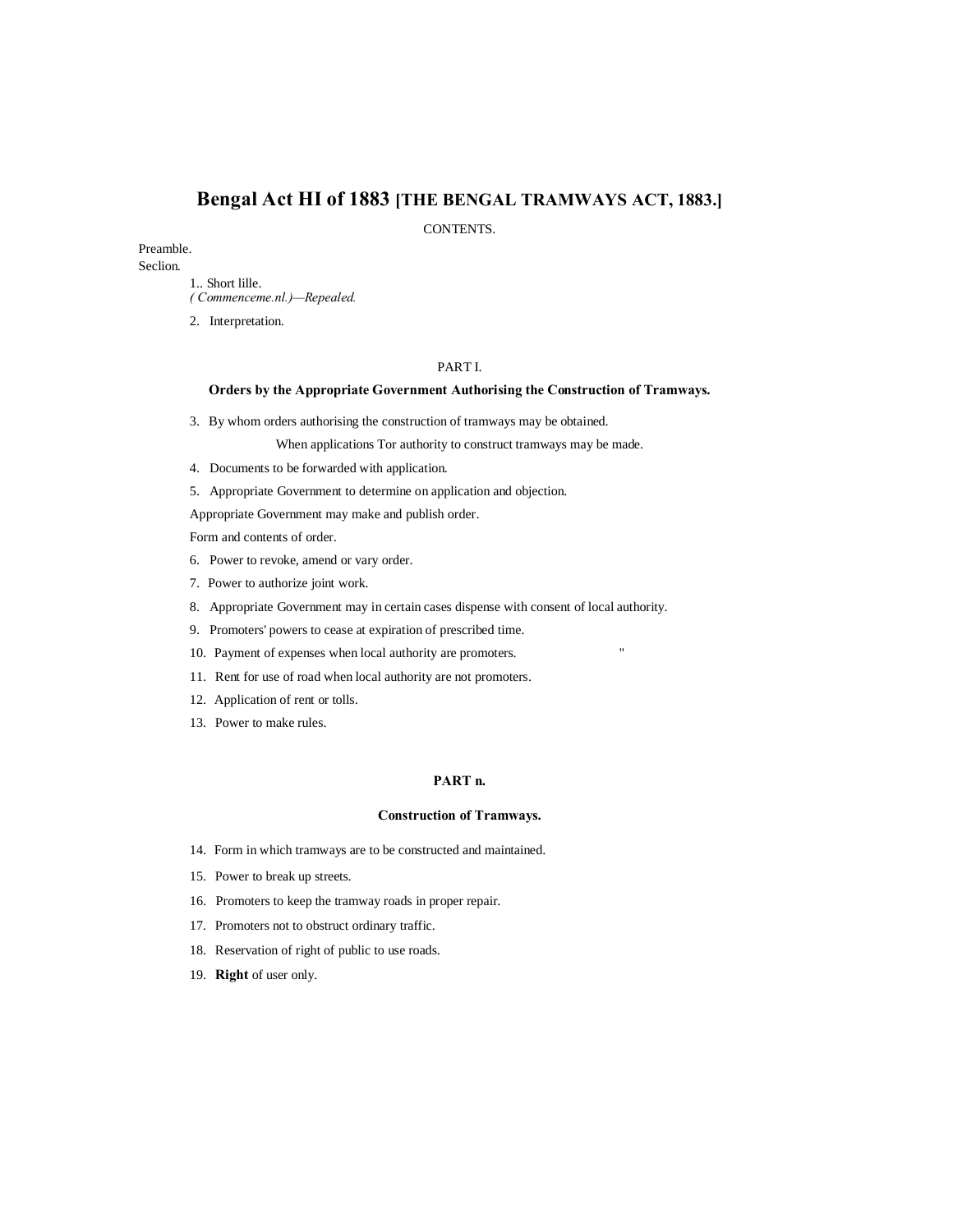# **[Ben. Act III of 1883.]**

**498** *The Bengal Tramways Act, J883.* PART LU.

# **Working of Tramways.**

#### Section.

- 20. No tramway lo be opened wilhoul certificate from engineer.
- 21. Local authority may lease or take lolls.
- 22. Carriages how to be worked.
- 23. Promoters may use tramway carriages with flange wheels.
- 24. Promoters may fix and demand fares.
- 25. Printed list of fares, etc., lo be placed in carriages. Fares how to he paid.
- 26. By-laws by local authority.
- 27. The promoters may make certain by-laws.
- 28. Publication of by-laws.

# PART IV.

# Offences.

- 29. Penally for failure of promoters lo comply with provisions of this Aci.
- 30. Penally for obstructing promoters in the exercise of their power.
- 31. Penalty for interfering with tramway.
- 32. Penalty for avoiding payment of proper fare.
- 33. Servant of promoters may anest persons avoiding payment of fare.
- 34. Carriage of dangerous or offensive goods.
- 35. Penally for breach of by-laws.

# PART V. .

## Miscellaneous.

- 36. Promoters to be responsible for all damages.
- 37. Power for the local authority or police to regulate traffic on roads.
- 38. Reservation of power over roads.

*Discontinuance of Tram ways.*

39. Tramways to be removed in certain cases.

*Inability of promoters.*

40. Proceedings in case of inability of promoters.

#### *Purchase of Tramways.*

41. Local authority to have righfof purchasing tramways after twenty-one years.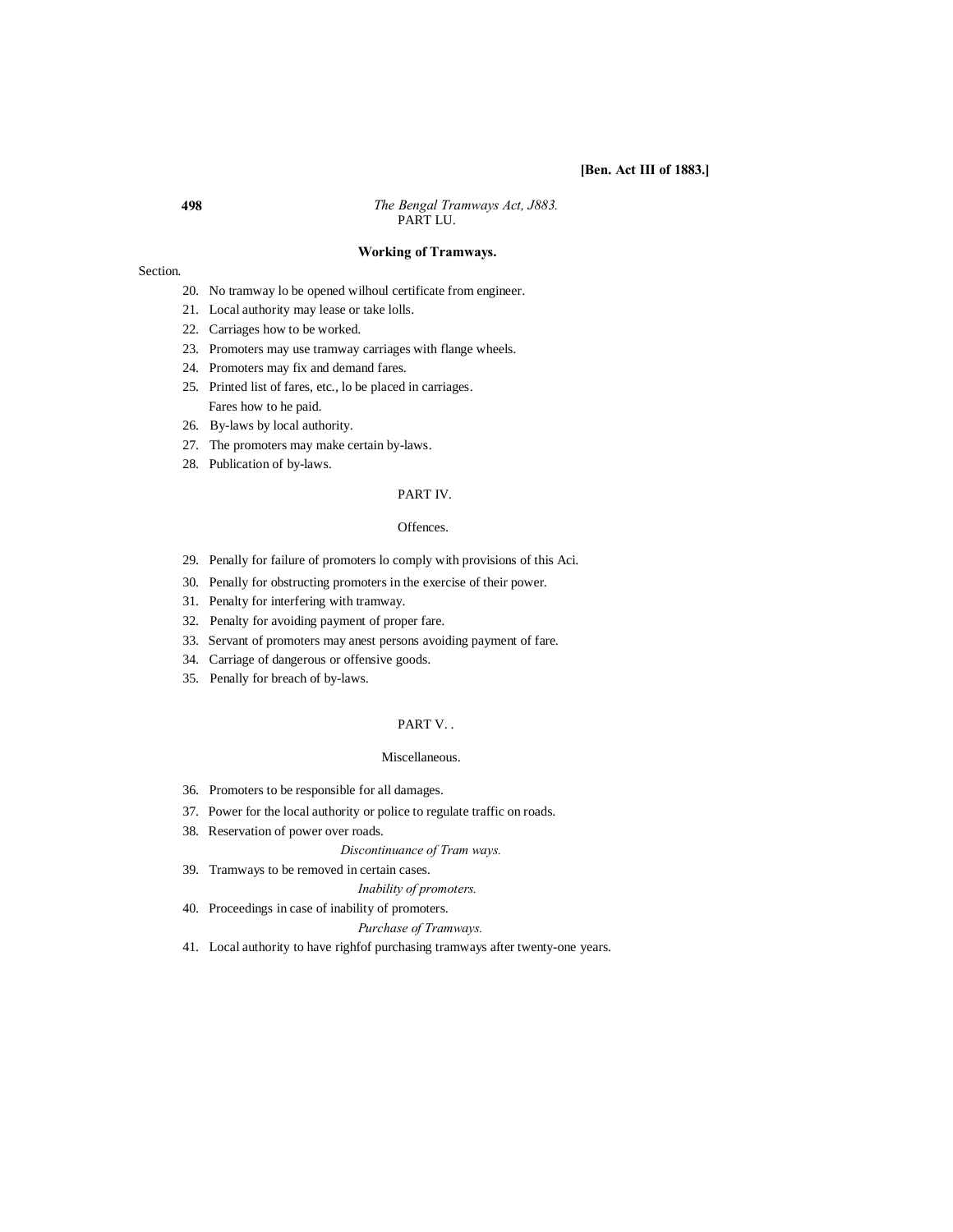P Act I of 1903.

# [ **[THE BENGAL TRAMWAYS ACT, 1883.]1Bengal Act III of 1883**

**R**EPILALED IN TART

|\_ West Ben. Acl XXV of 1951.

Ben. Acl I of 1904, Ben, Acl [ of 1939,

> (a) The Government oF India (Adaptation of Indian Laws)

Order, 1937,

ADAPTED ... (b) The Indian Independence (Adaptation of Bengal and Punjab Acts) Order, 1948. (c) The Adaptation of Laws . Order, 1950. *{2nd May, 1883.]*

*An Act to authorize the making and to regulate the working of Tramways in Bengal.*

WHEREAS it is expedient to facilitate the construction and regulate the Preamble, working of tramways within the territories subjcct lo Ihe Government of the *Lieutenant-Governor of Bengal<sup>1</sup> ',*

It is enacted as follows: $\hat{o}$ **AMENDED** 

<sup>&#</sup>x27;LEW SLATI ve FWERS .ô For Smicmcru AFOHJCCIS and Reasons, ihe "CA feu JW *Gazelle"* of IB S3, *Pu* TV. page 46; Tor Report of Select Committee, *tee ibid,* page 61: and for Proceedings in Council, *see ibid*, Supplement, pages 42.47, 229 and 528.

LOCAL Tixizm.ô This Act was passed for the whole of the former Province of Bengalô see the Preamble.<br>The provisions of ihc Bengal Tramways Acl, 1BB1 (Ben. Act HI of 18B3) relating to the purchase of ihe undertaking or any

This includes the present Slate of West Bengal and other territories. 'These words and figure were substituted for Ihe words and figures "Bengal Act V of 1876" by s. 2 nnd the First Sch. of the Bengal Repealing and

Amending Act, 1938 (Bta. Act 1 of 1939). '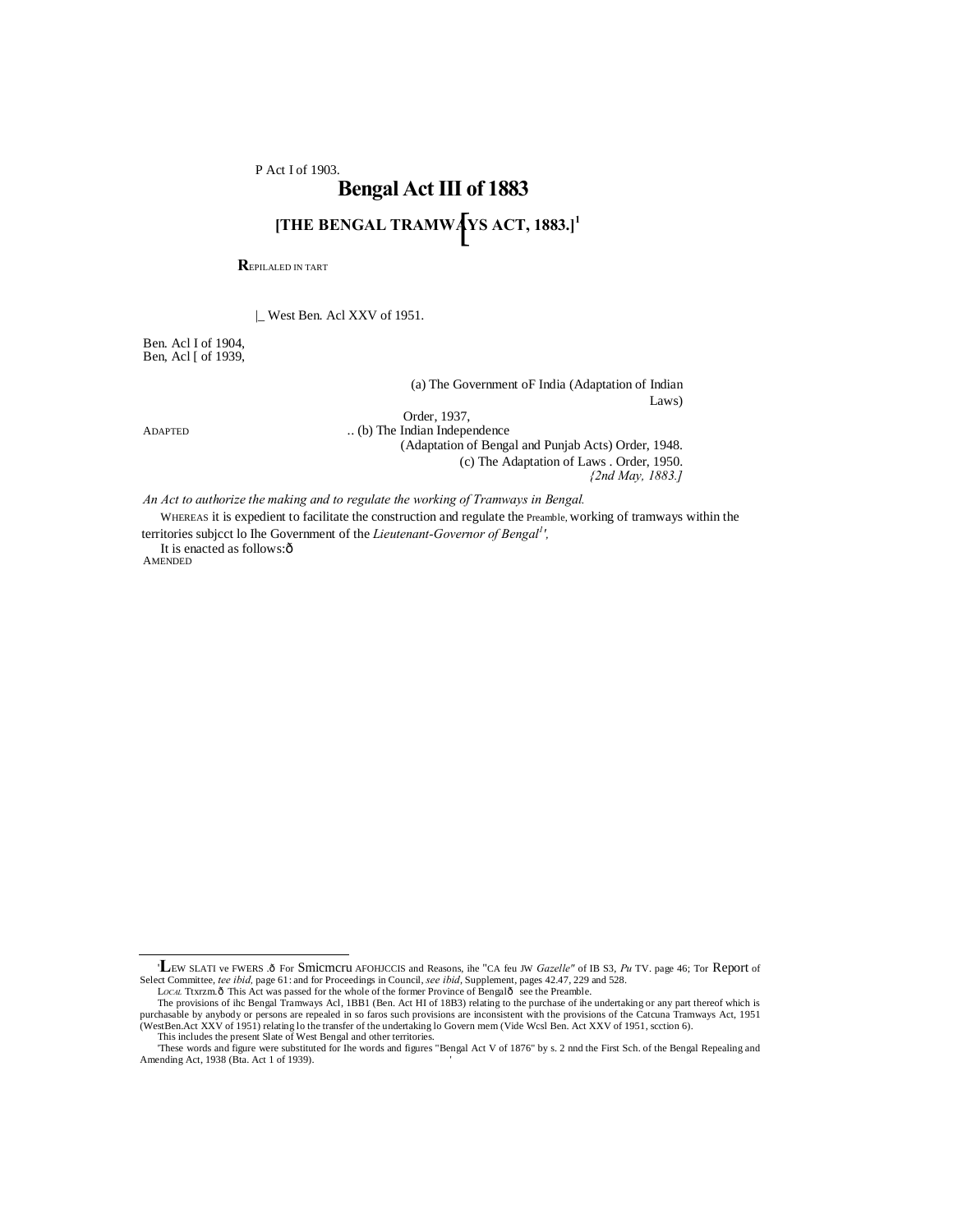Short title. 1. This Act may be cited for all purposes as the Bengal Tramways Acl, 1883.

*(Commencement.)—Rep. by s. 4 and the Third Schedule of the Amending Acl, 1903 (I of 1903).*

Interpretation. *2,* For the purposes of this Act the term she rein after mentioned shall, unless there be something repugnant in ihe subject or context, have the meanings hereinafter assigned to them: $\hat{o}$ 

the term "local authority" shall meanô

**500** *The Bengal Tramways Act, J883.* affairs of any municipality under '[the Bengal"Local (J) bodies of persons for the time being appointed or elected to conduct the

authority".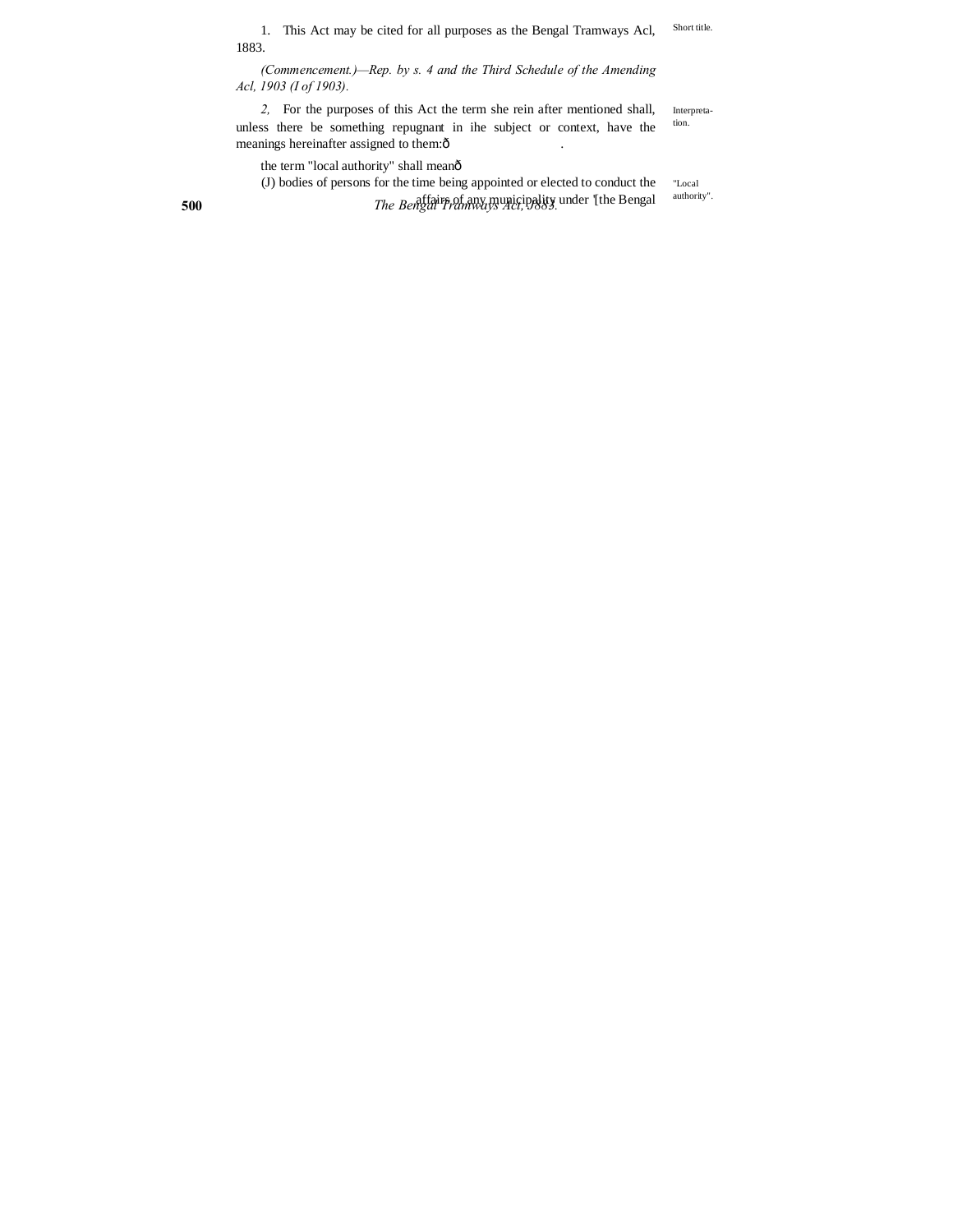# *(Part I.—Orders by the Appropriate Government Authorizing the construction of Tramways.—Section 3.)*

|                                                                                         | Municipal Act, 1932,] or other law for the time being in force $\frac{1}{2}$    |
|-----------------------------------------------------------------------------------------|---------------------------------------------------------------------------------|
|                                                                                         | for the purposes of regulating municipalities in TWest Bengal];                 |
|                                                                                         | (2) any Board, Committee, Department or other body or person in whom            |
|                                                                                         | a road as defined by this Act is vested, or who have the power to               |
|                                                                                         | maintain or repair such road;                                                   |
| "Area."                                                                                 | the term "area" in relation to a local authority shall mean the area            |
|                                                                                         | wilhin the jurisdiction of such local authority;                                |
| "Munici-                                                                                | the term "municipality" shall mean any place in which - [the Bengal]            |
| patily." Municipal Act, 1932, or any other law for the time being in respect of         |                                                                                 |
|                                                                                         | Twest Bengall municipalities is in force;                                       |
| Road."                                                                                  | the term "road" shall mean any crriage way, being a public                      |
|                                                                                         | thoroughfare, and the carriage way of any bridge forming part or leading to the |
|                                                                                         | same;                                                                           |
| "Tramway." the term "tramway" shall mean a tramway constructed under this               |                                                                                 |
|                                                                                         | Act.                                                                            |
| "Appro-                                                                                 | $2$ [the term "appropriate Government" shall, mean, in relation to a            |
| Govern tramway which is, or will be when completed, a Railway as defined in iiieM." the |                                                                                 |
| Constitution, the Central Government: and in relation to any other tramway, the Slate   |                                                                                 |

# **PART I.**

Government.!

 <sup>&#</sup>x27;Substituted for the word "Bengal" by para. 3(2) of the Indian Independence (Adaptation or Bengal and Punjab Acts)

Order. 1948.<br> *See* foot-note 3 on page 499, *ante.*<br>
Substituted by para. 3 and Sch. IV of the Government of India (Adaptation of Substituted for the former definition inserted by para. 3 and Sch. IV of the Government of

<sup>(</sup>Adaptation of Indian Laws) Order, 1937,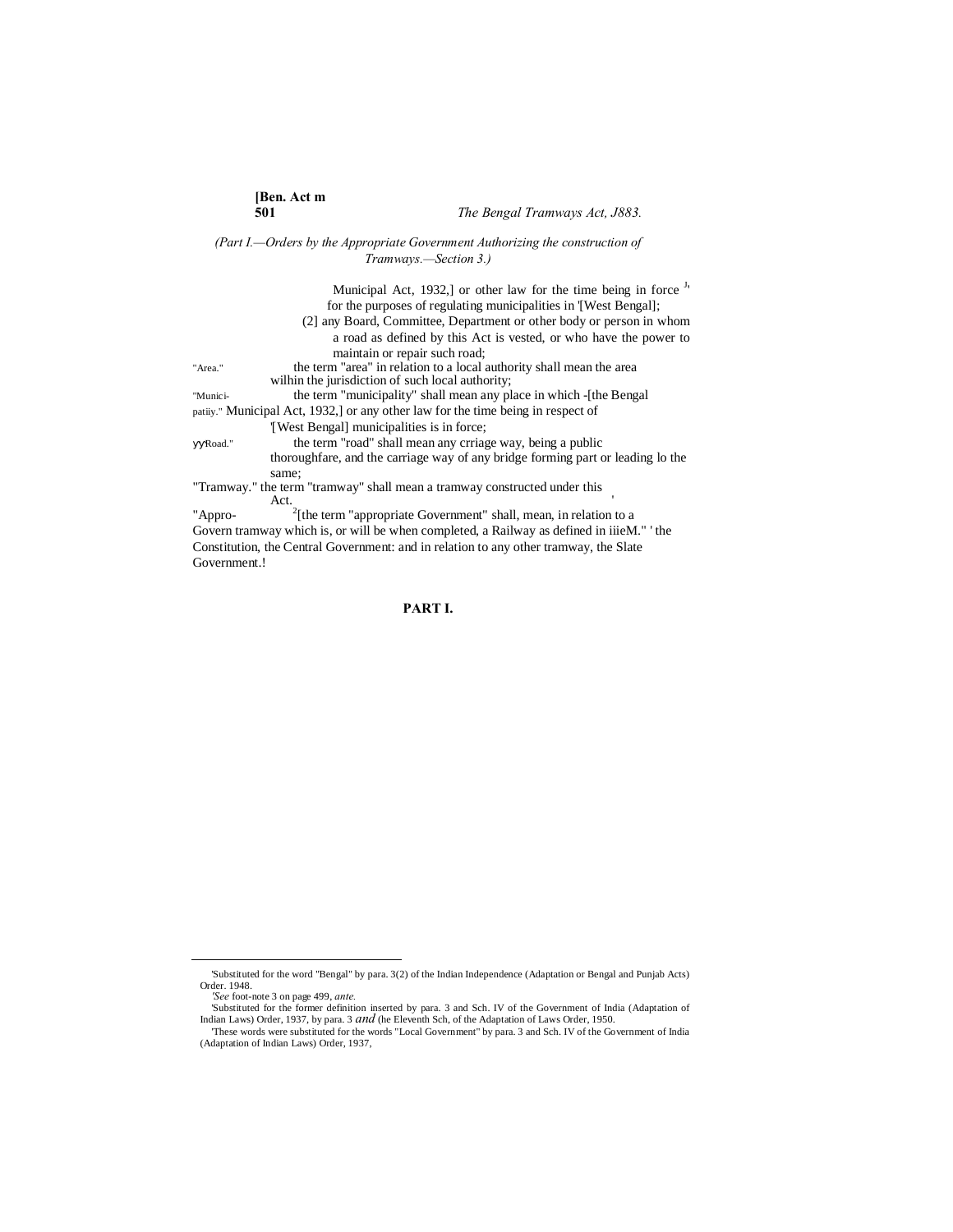# **Orders by** the **Appropriate Government Authorizing the construction of Tramways.**

By whom orders authorizing **(he** con-struction of tramways may be obtained,

obtained by— *1st,* the local authority of such municipality or area;

*2nd,* any person, persons, corporation or company with the consent of such local authority.

3. An order made by the<sup>J</sup>[appropriate Government] authorizing the coslruction of any tramways in any municipality or area may be

**502 The Bengal Transformally shall be deemed lo be "promoters" of a tramway, and are solution** this Act re-And any such local authority, person, persons, corporation or in this Act re<del>ferred IBSG!" the promoters"</del>.

> Where the local authority consists of a body of persons, Board or Committee, no application shall be made to the'[appropriate Government]

**[Ben. Act Men** applications Tor authority to const met tramways may be made,

*'See* foot-note *A* on page 500, *ante.*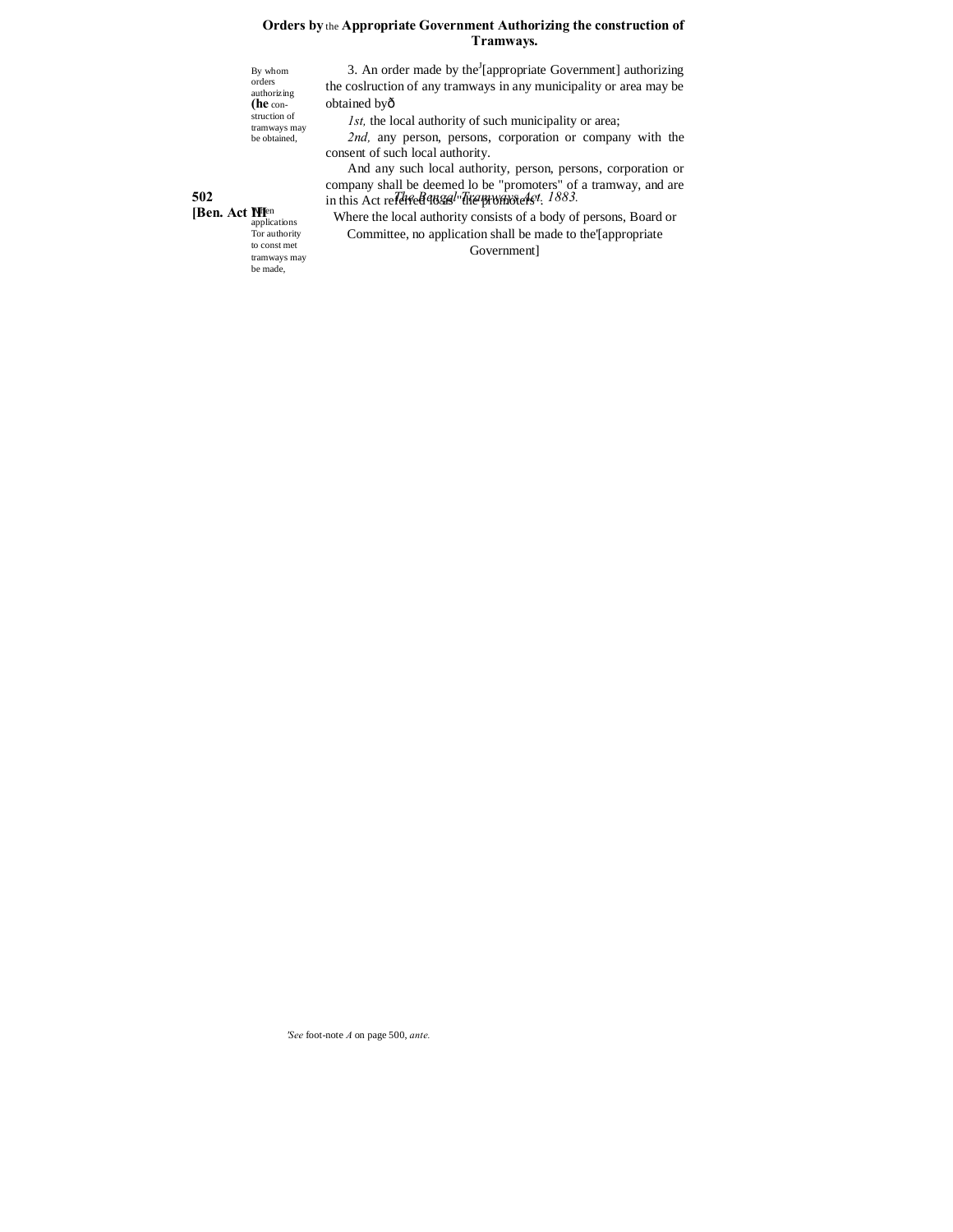# **of 1883.]** *The Bengal Tramways Act, 1883.* **503**

# *(Part I.—Orders by the Appropriate Government Authorizing the construction of Tramways.—Sections 4, 5.)*

for the purpose of authorizing the construction of tramways in a municipality or area until a resolution approving of ihe intention (o make such application, shall be passed at a special meeting of I he members constituting the local authority in such municipality or area.

Such special meeting shall not be held unless a month's previous notice of ihe same and of the purpose thereof has been given in the manner in which notices of meetings of such local authority are usually given, and such notice shall require thai all objections to the proposed tramways shall be submitted for the consideration of the local authority before the date fixed for the special meeting.

Such resolution shall not be passed unless two-thirds of the members constituting such local authority are present and vole at such special meeting and a majority of those present and voting concur in the resolution.

4. At the lime of making an application for such order ihe promoters shall also forward to the '[appropriate Government] $\hat{o}$ 

> *hi,* a memorial signed by the promoters descriptive of the undertaking;

*2nd,* a copy of the proceedings and resolution of the special meeting held under the provisions of section 3;

*3rd,* a copy of ihe provisional agreement made between the promoters and local authority, where ihe promoters are not themselves the local authority;

*4th,* an estimate of ihe proposed works, signed by ihe persons making the same;

*5th,* all necessary maps, plans, sections and drawings of the proposed work.

5. The '[appropriate Government] shall consider ihe application, and may, if it ihink fit, dirccl an inquiry as to ihe propriety of proceeding upon such application, and it shall consider any objection thereto thai may be filed on or before such day as it may from time lo time appoint.

Where it appears lo the '[appropriate Government] expedient and proper thai the application should be granted, with or without addition or modification, or subject or not lo any restriction or condition, the '[appropriate Government] may settle and make an order accordingly, and such order shall be published in Ihe *-[Official Gazette].*

*'See* Toot-note *4* on page 500, *ante. '*

'These words were substituted for the words *"Ctilcuria Gazette"* by paragraph 4{l) of the Government of India (Adaptation of Indian Laws) Order, 19)7.

Documents to be forwarded will] application.

Appropriate Government<br>lo determi determine on application and objection.

Appropriate Government may make and publish order,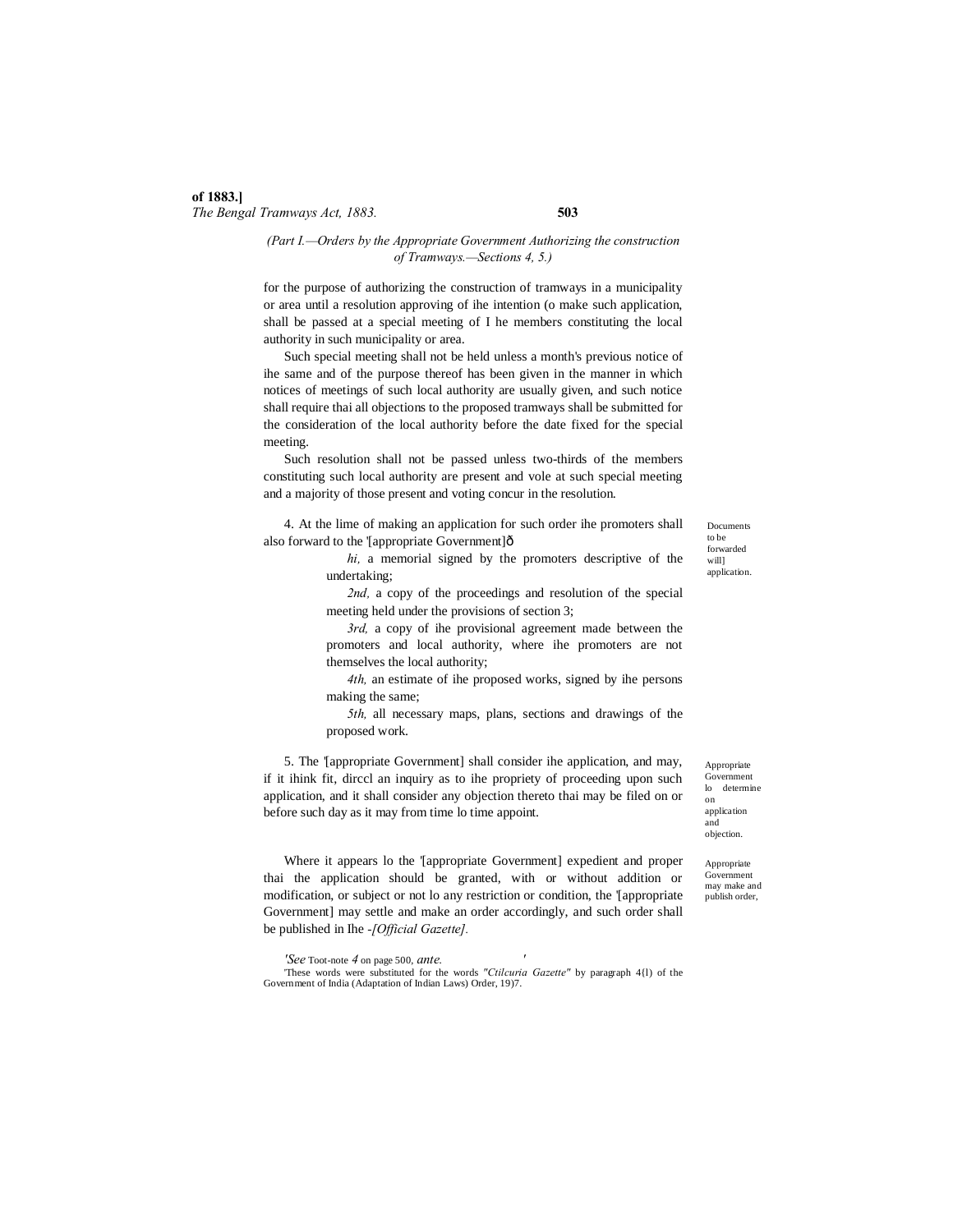# **504** *The Bengal Tramways Act. 1883.*

# **[Ben. Act III**

# *(Pari I.—Orders by the Appropriate Government Authorizing ihe construction of Tramways.—Sections 6-9.)*

Form and com cms of oraer.

Every such order shall empower the promoters therein specified to make the tramway upon ihe gauge and in manner therein described, and shall contain such provisions, Fix such maximum rates of fare and prescribe such penalties Tor default as (subject lo ihe provisions of this Act) the '[appropriate Government], according to the nature of the application and the facts and circumstances of each case, thinks fit.

Where the promoters are not ihe local authority, the order shall set forth the agreement made between the promoters and the local authority, and one of the provisions of such agreement shall settle the manner in which ihe value of the Iramway shall be calculated in the event of its purchase by ihe local authority, under sections 39, 40 or 41.

Power lo revoke, amend or vary order.

Power lo authorize joint work.

6. The '[appropriate Government], on the application of any promoters empowered by an order to construct a tramway, may from time to time revoke, amend or vary such order by a further order:

Provided that, whenever the promoters arc not the local authority, the '[appropriate Government] shall, before passing such order, call upon the local authority to state any objection it may have to such application.

7. Subject to, and in accordance with, the provisions of this Act, the '[appropriate Government] may, on a joint application, or on two or more separate applications, selde and make an order empowering two or more local authorities, respectively, jointly to construct the whole, or separately to construct parts of a tramway, and jointly or separately lo own the whole or pans thereof; and all the provisions of this Act which relate lo Ihe construction of tramways shall extend and apply to the construction of the whole and the separate parts of such iramway as lasl aforesaid; and the form of the order may be adapted according to the circumstances of the case.

8. Where it is proposed to lay down a tramway in two or more areas, and any local authority having jurisdiction in any of such areas does not consent thereto, the '[appropriate Government] may nevertheless make an order authorizing the construction of such tramway, if it is satisfied after inquiry that two-thirds of the length of such Iramway is proposed to be laid in an area or areas the local authority of which area or areas docs consent thereto.

*(Part I.—Orders by the Appropriate Government Authorizing the construction of Tram ifays.—Sect ions 10- 1 3.—Pari II.—Const m ction of Tramways.—*

*Section 14.)*

lime. Suspension; and the contract of the contract of the payment of  $\Gamma$ iF the works, having been commenced, are suspended without a reason sufficient, in ihe opinion of the '[appropriate Government] lo warrant such suspension;

> ihe powers given by the order to ihe promoters for constructing such tramway, executing such works, or otherwise in relation thereto, shall cease lo be exercised to ihe extent and in the manner specified in such order. .

> Gazette<sup>fo</sup>06<sup>-note</sup> effects in a *M*<sup>2</sup> of the muzy has nol been completed and opened for A notice inserted by the '[appropriate Government] in the *^[Official*

expenses when local authority are promoters.

Rent for use of road when local authority arc not promoters.

Application of rent or lolls.

Appropriate **Government** tray in certain cases dispense with consent of local authority.

Promo lure1 powers lo cease ai expiration of prescribed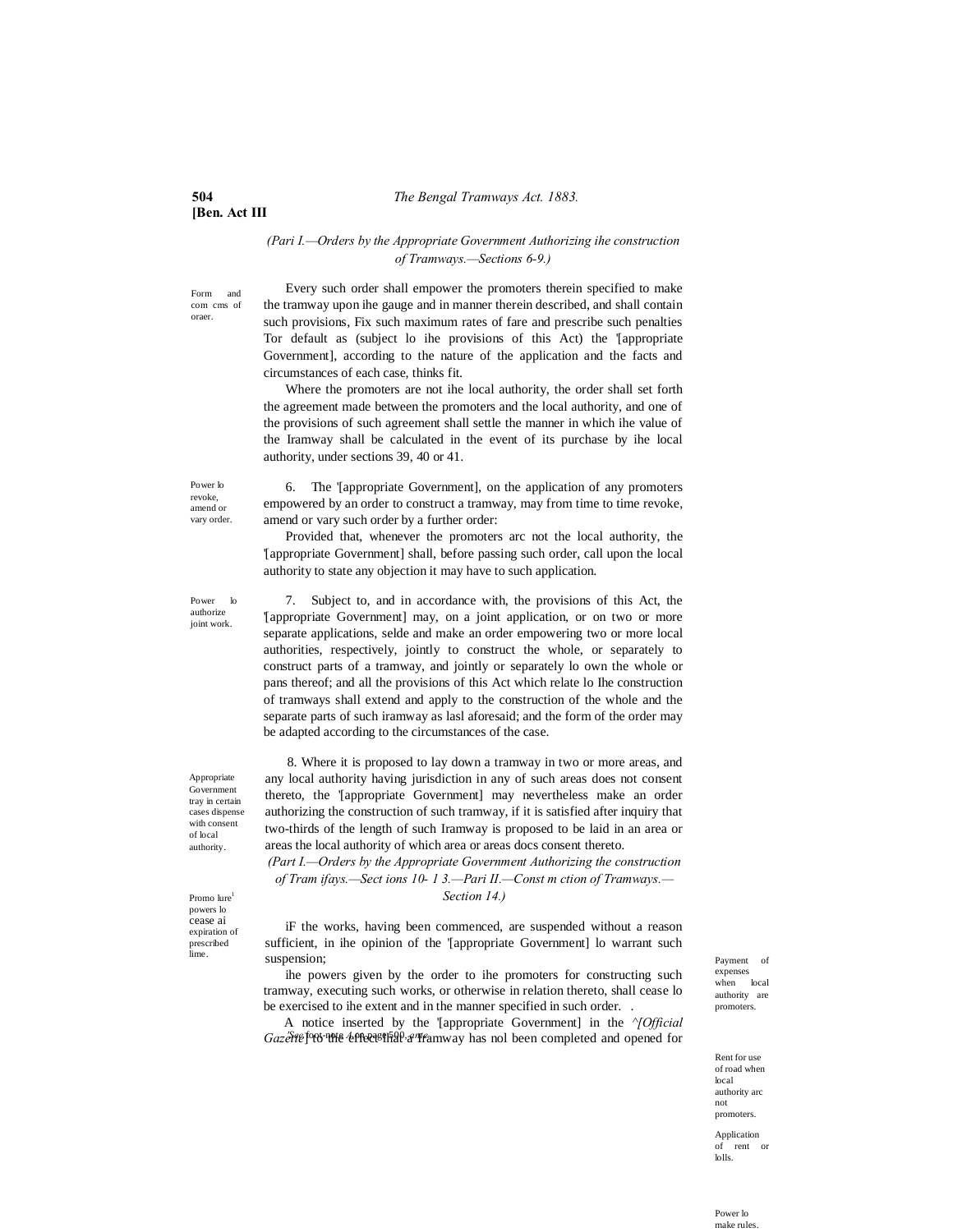# **of 1883.]** *The Bengal Tramways Act, 1883.* **505**

public traffic, or that the works have not been substantially commenced, or thai they have been suspended without sufficient reason, shall be conclusive evidence for the purposes of ihis section of such non- completion, noncommencemenl or suspension.

10. When the local authority of any area are the promoters of any tramway, Ihe expenses incurred by Ihem in constructing and working such iramway under the provisions of this Aci, including the expenses preparatory thereto, may be paid out of the funds under ihe control of such local authority.

11. When the local authority are nol the promoters, they may fix and demand from the promoters such rent for the use of roads as may be agreed upon.

12. Any moneys received by and local authority by way of rent or tolls in respect of any tramway constructed and worked under the provisions of this Act may be applied by ihem to the purposes for which other funds under ihe control of such local authority may be applied.

13. The '[appropriate Government] may from time to time make, and when made may revise, modify, annul, add lo or confirm, any rules it may be expedient lo make for the purpose of carrying this Act into execution.

# **PART n.**

# **Construction of Tramways.**

14. Every tramway shall be constructed and maintained on such gauge and in such manner as may be specified in the order of the with with the specified vertex of the with the construction of such iramway transmission of  $\frac{W}{R}$ '[appropriate Government] empowering ihe construction of such iramway, and, before the work of construction is begun, the maps, drawings and constructed

Form in . maintained.

*'See* foot-note 4 on page 500, *ante. 'See* fool-note 2 on page 501, *ante.*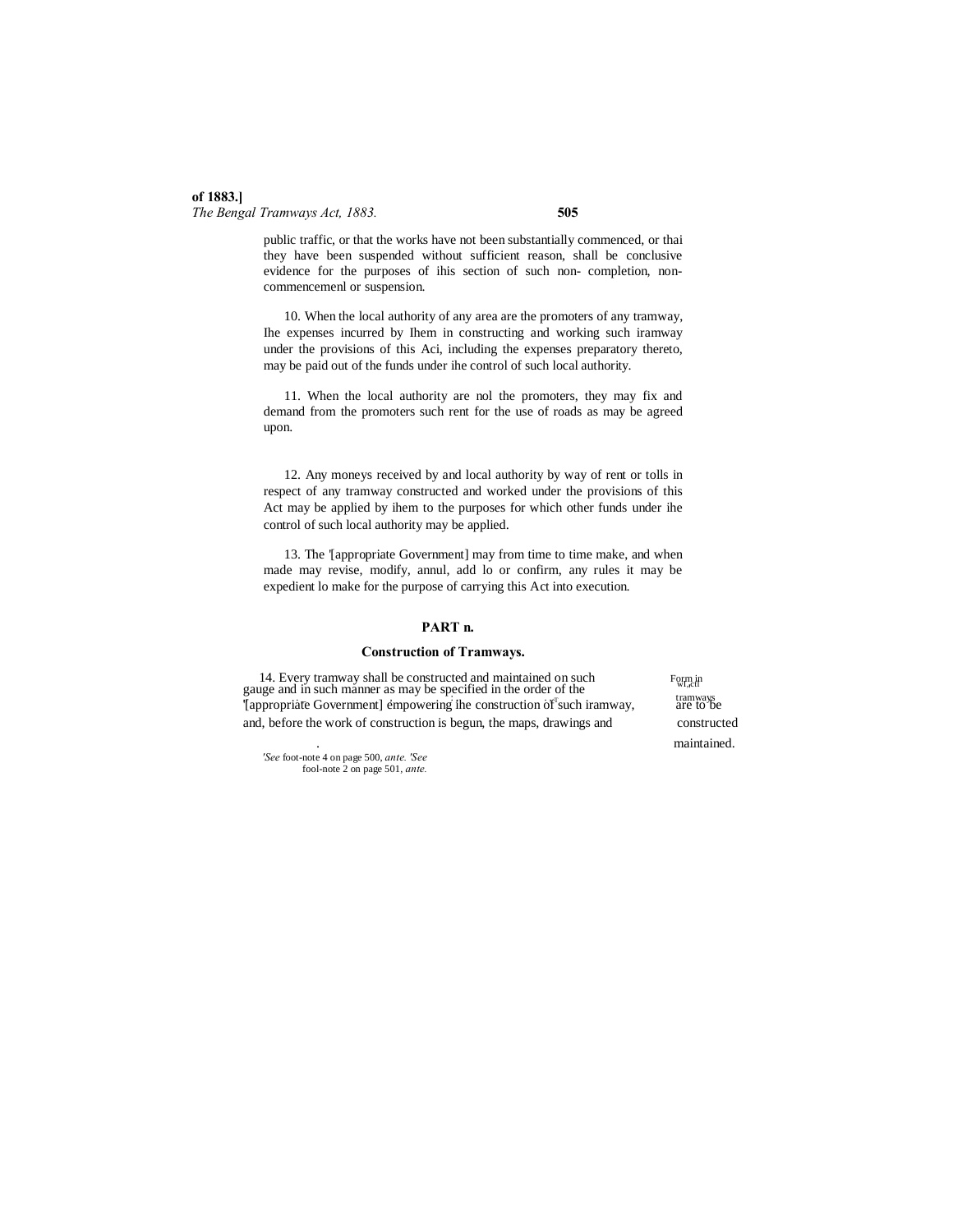**[Ben. Act III**

# *(Part If.—Construction of Tramways.—Section 15.)*

specification showing [he proposed cons true lion of such tramway shall  $\}$ -be submitted lo ihe local authority and be approved by it, and the cars

> and carriages intended to run on the tramways shall also be of such construction and furnished with such brakes and other appliances as shall have been approved by such local authority.

hreaku<sup>10</sup> 15. The promoters may from time to time, for the purpose of

sirccisT constructing and mainiaining any tramways under this Act, open and break up the soil and pavement of any of the roads upon which (he construction and maintenance of such tramway has been authorized by the order of the.'[appropriate Government} in that behalf, and therein lay sleepers and rails, and repair, renew, alter or remove the same; and may, for the purposes aforesaid, do in and on such roads all other acts which shall from time lo time be necessary for cons true Ling and mainiaining their tramways:

> Provided thai, when the powers granted under this section shall be exercised by the promoters who are not the local authority, such powers shall be exercised subject lo the following regulations: $\hat{o}$

- *1st.* ô They shall give lo the local authority notice in writing of iheir intention to open or break up any such road, specifying the time at which they will begin to do so, and the portion of ihe road proposed to be opened or broken up. Such notice to be given at least seven days before the commencement of the work.
- 2nd. $\hat{o}$  They shall not open or break up or alter the level of any such road, excepl under the superintendence and to the reasonable satisfaction of the local authority, for which superintendence the promoters shall pay all reasonable expenses, unless the local authority neglect to give such superintendence at the lime specified in the notice, or discontinue the same during the work.
- 3rd. $\hat{\sigma}$  They shall not, without the consent of the local authority in writing, open or break up at any one lime a greater length than a quarter of a mile in any one length, and shall leave an interval of ai least a quarter of a mile between any two such places at which they may open or break up such road.
- 4th. $\hat{o}$  They shall, with all convenient speed, and in all cases within two calendar months at ihe most, unless the local authority otherwise consent in writing, complete the work for which the said road shall be broken up, and fill in the ground, and make good the surface, and, to the reasonable satisfaction of the local authority, restore the road to as good a condition as that in which it was before it was opened or broken up and clear away all surplus materials or rubbish occasioned thereby.

*'See* foot-note *A* on page 500, *ante.*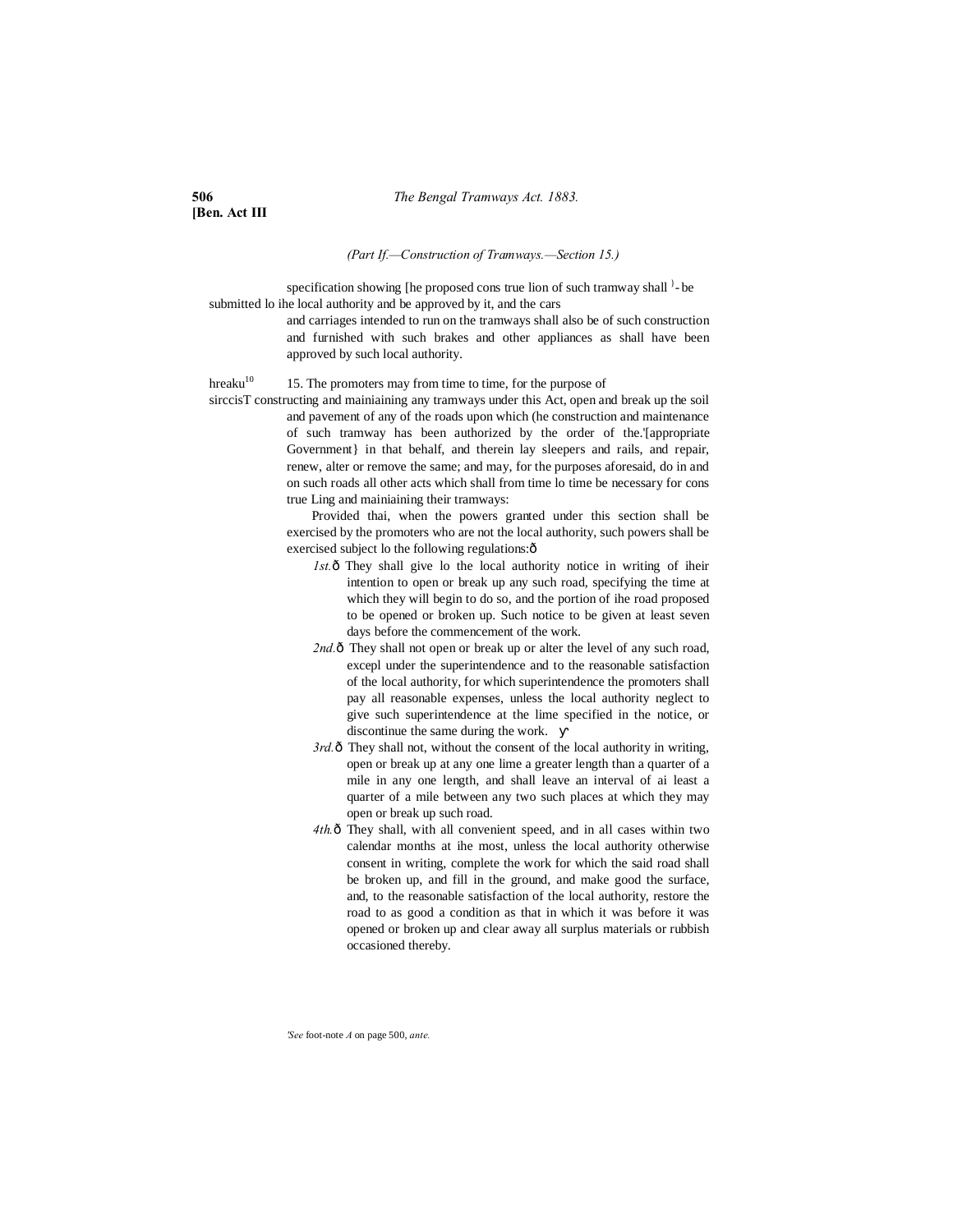# *(Pari II.—Construction of Tramways.—Sections 16-19.)*

- *5th.*  $\delta$  They shall in ihe meantime, when such road is opened or broken up, cause it to be fenced and watched, and to be properly lighted at night.
- *6th.*—They shall make good all damage done to the gas and water- pipes, sewers, drains, culverts, bridges and fenccs, whether belonging lo ihe local authority or lo private individuals, by the disturbance thereof, and shall not cause any interruption in the supply of gas in or through any main or pipe, or the flow of water through any pipe, drain, culvert, bridge or other waterway; if they Fail lo make such damage good, or to remove such interruption within reasonable time, the local authority may, without prejudice to the penalties payable under section 29, cause the same to be made good at the promoters' expense.

Promoie 16. The promoters shall at iheir own expense at all times maintain and keep in good condition and repair, in such manner as the local authority shall direct the rails of which any of their tramways shall for the time being consist, and so much of any road as lies between the rails of any tramways; and, in ihe case of double lines or turn-outs or sidings the portion of the road between the tramways and in every case so much of road as extends eighteen inches beyond the rails of and on each side of any such tramways; and in ihe course of carrying oul repairs it shall not be necessary lo give notice thereof to (he local authority.

17. In exercising the powers given lo them by the last two preceding sections ihe promoters sjiall arrange their work so as to afford the least possible obstruction lo ihe ordinary traffic of the roads or to the ordinary means of approach lo houses situated on either side of the roads, and so as lo admit of as free and unrestricted entry at all times into ihe sewers, drains, culverts and bridges for ihe time being in use as is possible under the circumstances and also so as to enable proper repairs to be made lo water or gas-pipes by the direction of the local authority.

18. Nothing in this Act, or in any by-law made under this Act, shall lake away or abridge the right of the public lo pass along or across every or any part of any road along or across which any iramway is laid, whether on or off the Iramway, with carriages not having flange wheel or wheels suitable lo run on rails. But the right of the public shall not' include the use of any new roadway, embankment or earth work constructed or acquired for the special and exclusive use of ihe tramway.

19. Notwithstanding anything in this Act contained ihe promoters shall not acquire, or be deemed to acquire, any right other than that oF user of any road along or across which ihey lay any tramway.

rs lo keep ihe iramway roads in proper repair.

Promote rs not lo obstruct ordinary traffic.

Reservation of right of public to use roads.

Right of user onlv.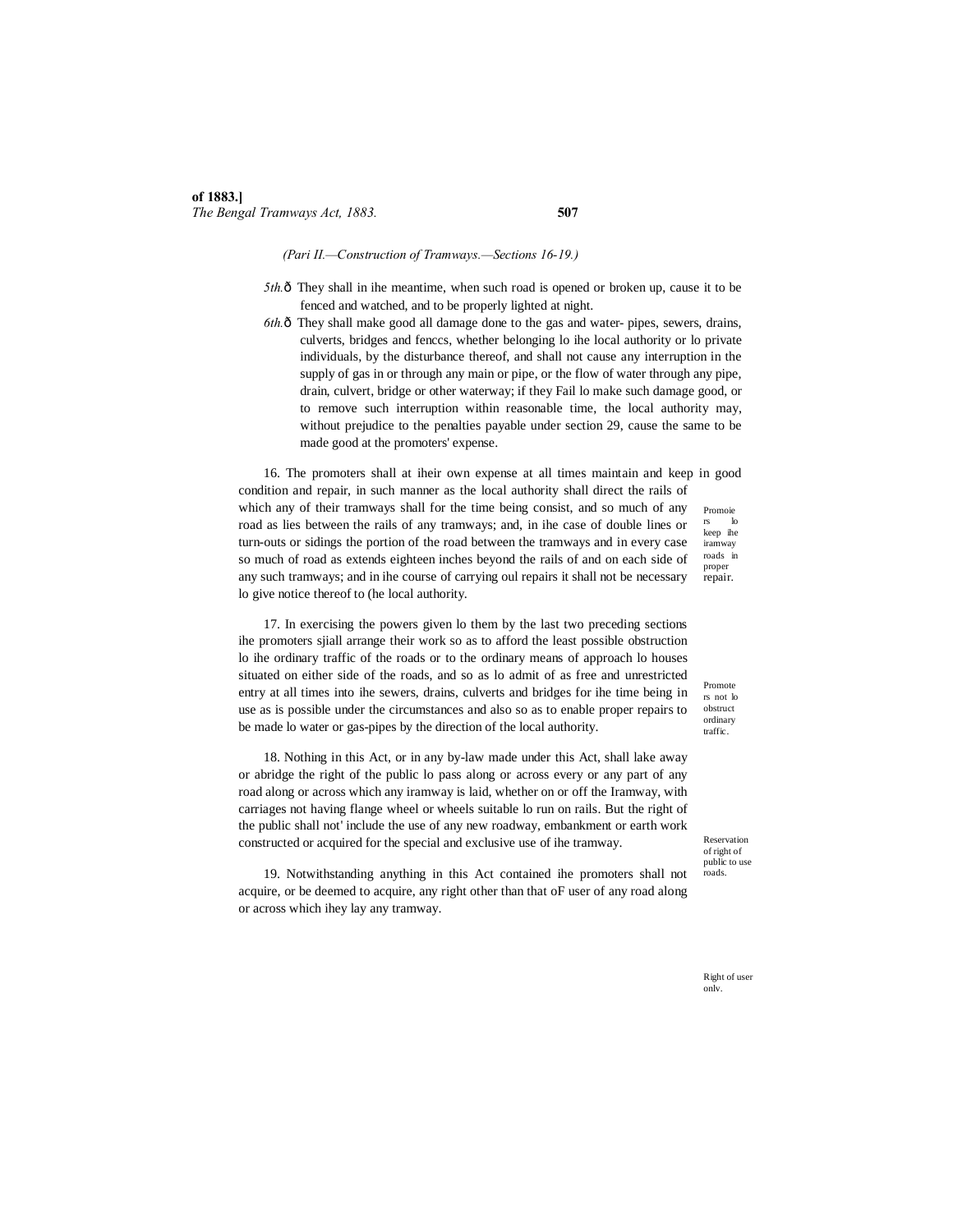**[Ben. Act m**

*(Part III.—Working of Tramways.—Sections 20-24.)*

# PART m.

# **Working of Tramways.**

20. No iramway shall be opened for public traffic until the same has been inspected and '[certified lo be fit for such traffic by an engineer or other officer appointed—

-(a) if the tramway is a railway, by the Central Government; (b) if the tramway is not a railway, by the State -'Government.]

21. When a Iramway has been completed under the provisions of this Act and certified lo be fit to be opened for public traffic under the last preceding section, the local authority or other promoters may, subject lo the provisions of this Act, place and run carriages on such tramway, and demand and take tolls and charges in respect of the use of such carriages; or may, by lease to be approved of by the  $\frac{1}{1}$  [appropriate Government], demise to any person, persons, corporation or company the right of user by such person, persons, corporation or company of the iramway, and of demanding and taking in respect of the same the lolls and charges authorized; or such authority may leave such iramway open to the public, and may in respect of such user demand and take the lolls and charges authorized.

22. The cars and carriages of the promoters on the lines of the tramway shall be worked with such power, animal, mechanical or otherwise, as may be specified in the order issued by the ''[appropriate Government] under see lion 5.

Carriages how to be worked.

23. The promoters may use on their tramways carriages with flange wheels or wheels suitable for running on the prescribed form of rail, and, subject lo the provisions of ihis Act, they shall have the exclusive use of iheir tramways for carriages with flange wheels, or other wheels, suitable for the said form of rail.

24.. The promoters shall have power from lime to lime lo fix the rales of fares for carrying passengers and goods in the said cars or carriages, and may demand and take the same for every passenger travelling upon any of their tramways, or for the carriage of goods by their tramways:

Provided thai the rate of fare for each person or parcel shall not exceed the maximum rates authorized in order of the '[appropriate Government] issued under section 5.

demand fares.

'These words and clauses were substituted for Ihe words "certified by an engineer or other officer, appointed in ihal behalf by (he Local Government, to be Hi for such traffic" by para. 3 and Sch. IV of the Government of India (Adaptation of tndinn Laws) Order, 1937.

'Substituted for Ihe former clause (a) by para. 3(1) and the Sch. of the Indian Independence (Adaptation of Bengal and Punjab Acts) Order, 1948.

'Substituted for the word "Provincial" by para. 4(1) of Ihe Adaptation of Laws Order, 1950. *i See* fool-note 4 on page 500, *ante.*

No tramway to be opened without certificate from engineer,

Local authority may lease or take tolls.

Promoters may use l nun way carriages

with flange wheels.

Promoters may fix and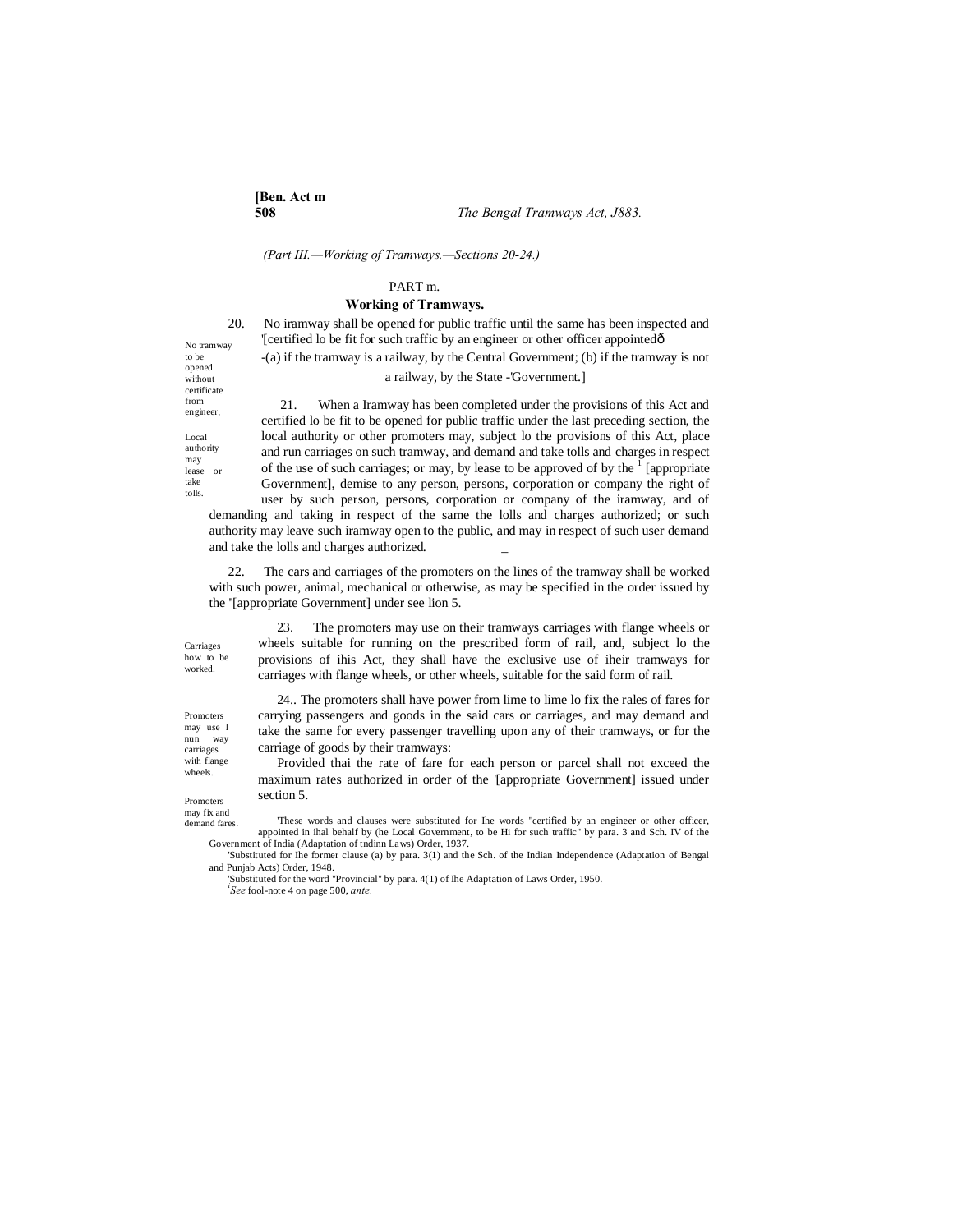# *(Part III.—Working of Tramways.—Sections 25-28.)*

*25.* A primed list, in English and the vernacular of the district, of all the fares and charges fixed under the authority of the last prcccding scciion, and a printed copy in Ihe same languages of all by-laws in force as hereinafter mentioned, shall be exhibited in a conspicuous place inside each of the cars or carriages used by the promoters upon any of their tramways.

The fares and charges fixed as aforesaid shall be paid to sucli persons at such placcs, upon or near io the tramways, and in such manner and under such regulations as the promoters may, by notice to be annexed to the list of fares, from time to time appoint.

local authority. 26. The members constituting ihe local authority in a municipality or area in special general meeting may, subject lo confirmation thereof by the '[State Government] from time to lime make such by-laws as lo the rate of speed, number of passengers and mode of use of the tramways as the convenience and safely of the public may require, and as are not inconsistent with this Acl or any rules framed under section 13. -[In relation io a iramway which is a railway, the confirmation required by this section shall, in lieu of being a confirmation of the State<sup>3</sup>Government, be that " \* \* \* of ihe Central Government.]

The 27. The promoters may, subject to confirmation as aforesaid, from time to time make such by-lawsô

promoters may make certain bylaws. for preventing disturbances, or tbe entry of persons suffering from infectious diseases, or the commission of any nuisance in or upon any carriage, or in or against any permises, belonging lo ihem; and

for regulating the travelling in or upon any carriage belonging to them:

Provided that such by-laws are not inconsistent with this Act or with any rules or by-laws framed under sections 13 and 26.

28. All rules and by-laws made under sections 13, 26 and 27,  $\frac{3}{5}$ [shall, when duly confirmed] be published in th*^[Official Gazette*], and such rules and by-laws when so published shall, until repealed or altered, be of the same cffcct as if they had been inserted in this Acl:

'The words "Provincial Govern mem" were first subsli luted for the words "Local Govemment" by pom. 4( I) of (he Govemmcnl of India (Adaptation of Indian Laws) Order, 1937. Thereafter the word "Slate" was substituted for Ihe word "Provincial" by para. 4(1) of Ihe Adaptation of Laws Order. 1950.

'These words were inserted by pom. 3 and Sch. IV of (he Government of India (Adaptation of Indian Laws) Order. 1937.*<sup>&</sup>gt;*

'These words were substituted for the wards "and confirmed, by the Local Government, shall, when confirmed," by para. 3 and Sch. IV of the Government of India (Adaptation of Indian Laws) Order, 1937.

""See foot-note 2 on page SOL cimc.

 $\frac{1}{3}$ 

Primed list of fares, etc., lo be placed in carriages.

Fa/cs how (a be paid.

By-laws by

Publication of by-laws.

*Srt* fool-note 3 on page 506, *ante,*

<sup>&#</sup>x27;The words "of Ihe Federal Railway Authority, or, if the Central Government so direct" were omitted by para. 3(1) and [he Sch. IV of the Indian Independence (Adaptation of Bengal and Punjab Acts) Order. 1943,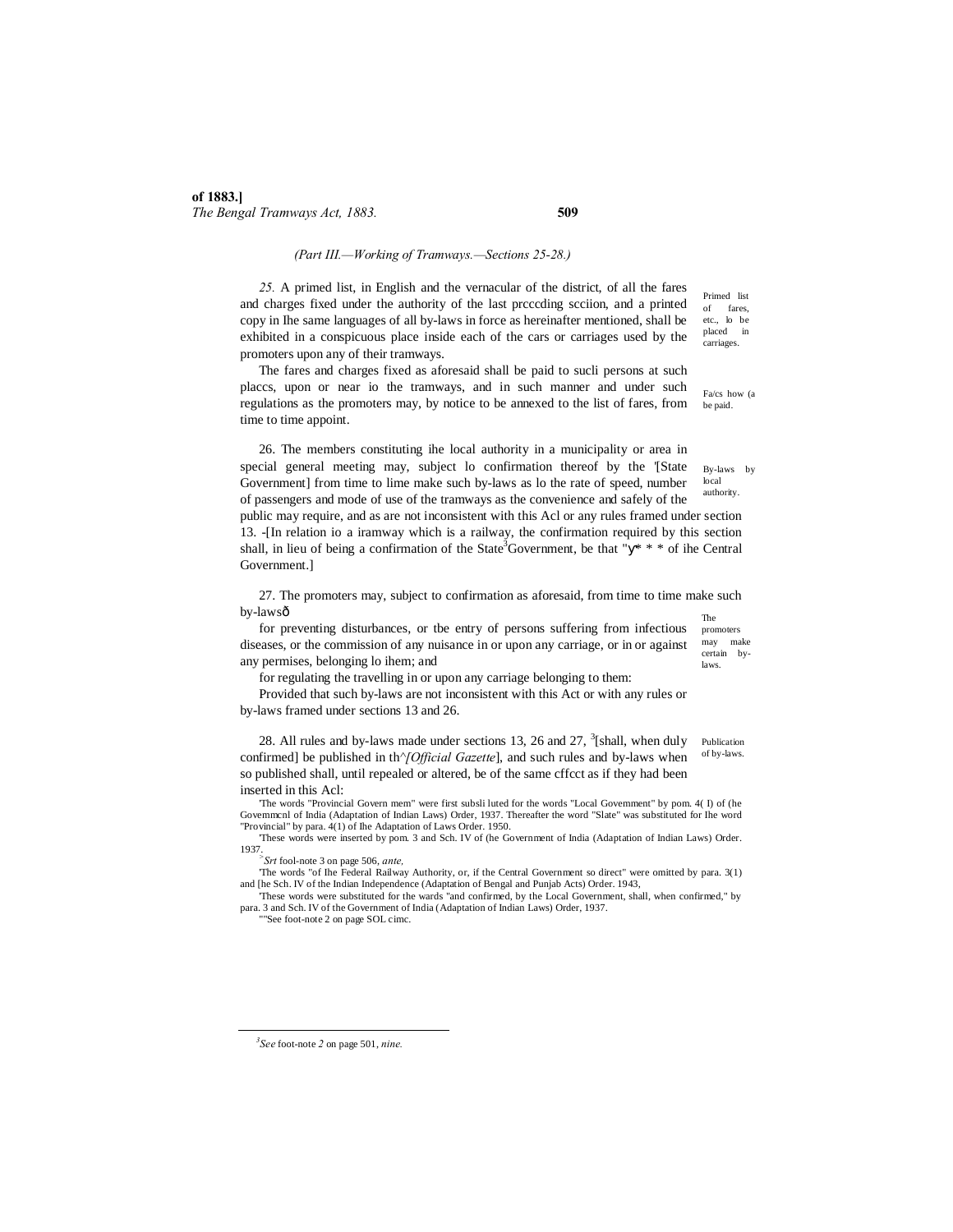*The Bengal Tramways Act, 1883.*

 $\mathcal{A}^{\mathcal{A}}$  ,  $\mathcal{A}^{\mathcal{A}}$ 

# **[Ben. Act III**

# *{Part IV.—Offences.—Sections 29-32.)*

Provided thai no rules and by-laws shall '[be so confirmed] until ihey shall have been published for at least one month previously in ihe *^Official Gazette)* and in one'or more of the local newspapers (if any exist) which circulate in the disfrici lo which such rules and by-laws relate.

# PART IV

## **Offences.**

Penally Tor failure of promoters to comply wilh provisions of [his Act.

508

29. If the promoters, nol being ihe local authority, fail in any respcct to comply wilh the provisions of sections 14, 15, 16, 17, 20 and 22 of this Act, ihey shall for every such offence (without prejudice to the enforcement of specific performance of the requirements of this Act, or to any other remedy against ihem), upon complaint of any person injuriously affee led thereby, be liable to a penally noi exceeding [wo hundred rupees and to a further penalty not exceeding fifty rupees for each day during which any such failure continues after the first day on which such penally is incurred.

Penally for obstructing pro mol ere in Ihe exercise of their power.

Penally far interfering wivh iramway.

Penally for avoiding payment of proper fare.

30. If any person wilfully obstructs any person acting under the authority of the promo lers in the lawful exercise of their powers in setting out or making, laying down, repairing or renewing a tramway, or injures or destroys any mark made for the purpose of setting out the lines of Ihe iramway, he shall, for every offeree, be liable to a penalty not exceeding fifty rupees, and shall also be liable Lo pay such damages as may be awarded in respect of such injury by any competent Court.

31. If any person without lawful excuse (ihe proof whereof shall lie on him) wilfully does any of Ihe following things, namely: $\hat{o}$ 

interferes wilh, removes or alters any part of a tramway of the promoters, or of ihe works connected therewith;

docs or causes lo he done anything in such a manner as to obstruct any carriage using the tramways;

or knowingly aids or assists in the doing of such ihing,

he shall for every such offence be liable (in addition to any proceedings by way of criminal charge or otherwise lo which he may be subject) to a penally not exceeding one hundred rupees.

32. If any person travelling or having travelled in any carriage of ihe promoters avoids or attempts to avoid payment of his fare, or if any person having paid his fare for a certain distance knowingly and wilfully proceeds in any such carriage beyond such distance and does nol pay the additional fare for the additional distance, or attempts to avoid

*(Part IV.—Offences.—Sections 33-35.—Part V.— Miscellaneous.—Seciions 36, 37.)*

Payment thereof, or if any person knowingly and wilfully refuses or neglects on arriving at the point to which he has paid his fare lo quit such carriage, every such person shall, for every such offence by liable to a penally not

Servant of promoters may ancsl persons avoiding payment of fare.

Carriage of dangerous or offensive goods.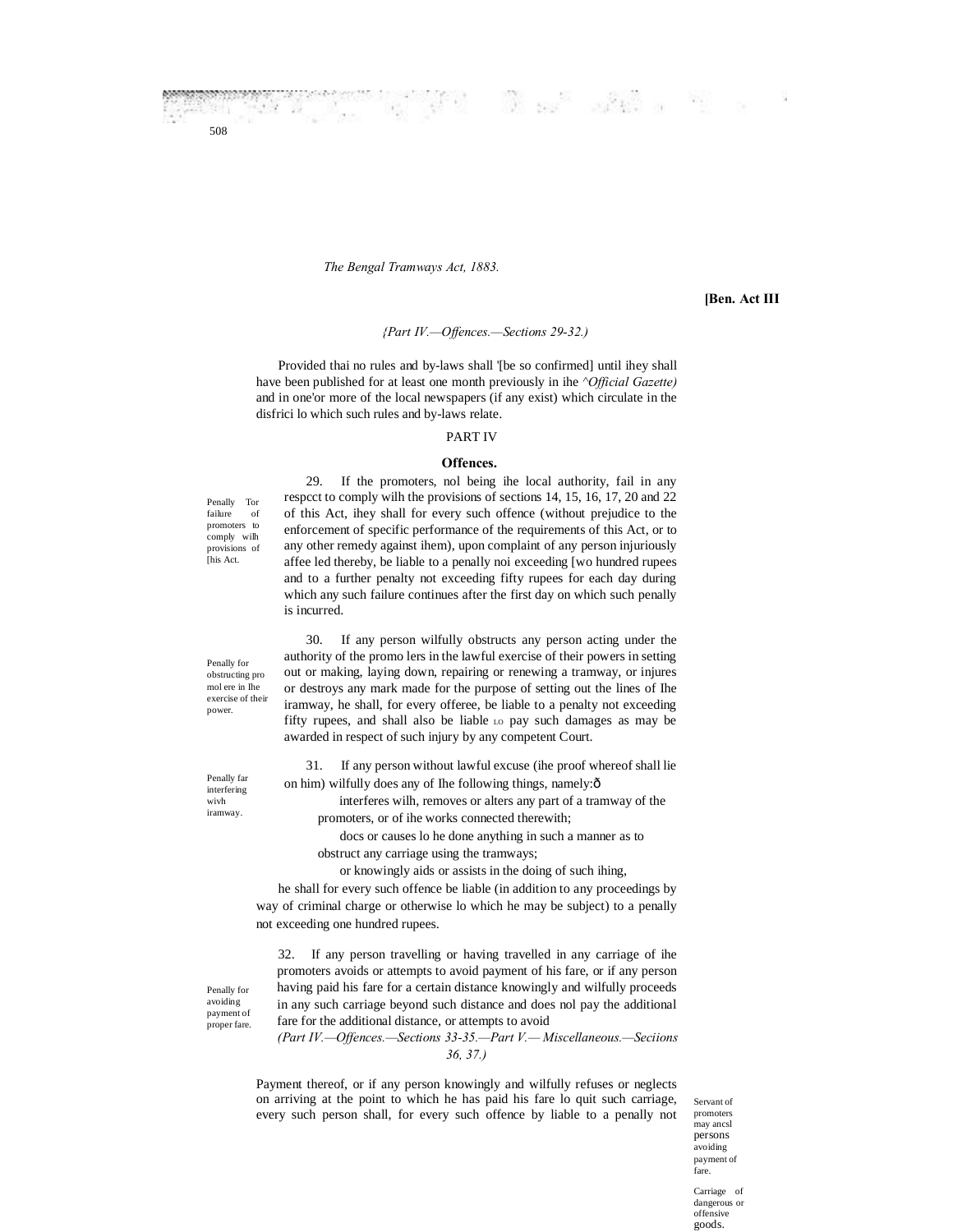# **of 1883.]** *The Bengal Tramways Act, 1883.* **511**

exceeding len rupees.

33. It shall be lawful for any servant of the promoters to arrest and take to the nearest police-station any person who shall be discovered in committing or attempting to commit any such offence as in ihe last preceding section mentioned, and who shall refuse to give his name and residence, and is unknown to such servant.

34. No person shall be entitled to carry or to require to be carried on any tramway any goods which may be of a dangerous or offensive nature, and if any person send by any Iramway any such goods without distinctly marking their nature on ihe oulside of the package containing the same, or otherwise giving notice in writing to the book-keeper or other servant of the promoters wilh whom the same are left at the lime of such sending, he shall be liable to a penalty not exceeding fifly rupees for every such offence, and. it shall be lawful for the promoters to refuse to accept or carry any parcel that ihey may suspcct to contain goods of a dangerous or offensive nature, or to require the same to be opened to ascertain the fact.

35. Any person offending against any by-law made under ihe provisions *of* this Act shall forfeit for every offcnce any sum not exceeding twenty rupees to be imposed in such by-laws as a penalty for such offence.

## PART V. **Miscellaneous.**

36. The promoters shall be answerable for all accidents, damages and injuries happening through their act or defaults or through the act or default of any person in their employment by reason or in consequence of any of their works or carriages, and in all eases where Ihe promoters are not the local authority ihey shall save harmless ihe local authorities and their respective officers and servants from all damages and costs in respecL of such accidenis, damages, and injuries.

37. Nothing in this Act shall limit the powers of ihe local authority or the police lo regulate the passage of any traffic along or across any road along or across which any tramways are laid down, and such local authority or police may exercise their authority as w.ell on as off the tramway, and with respect as well to the traffic of the promoters as to ihe traffic of other persons.

The local authority shall nol be liable to pay lo the promoters any compensation for loss of traffic occasioned by the reasonable exercise of such authority.

Penally for breach of by-laws.

Promoiers lo be responsible for all damages.

Power for (be local authority or police lo regulate ira/fic on roads.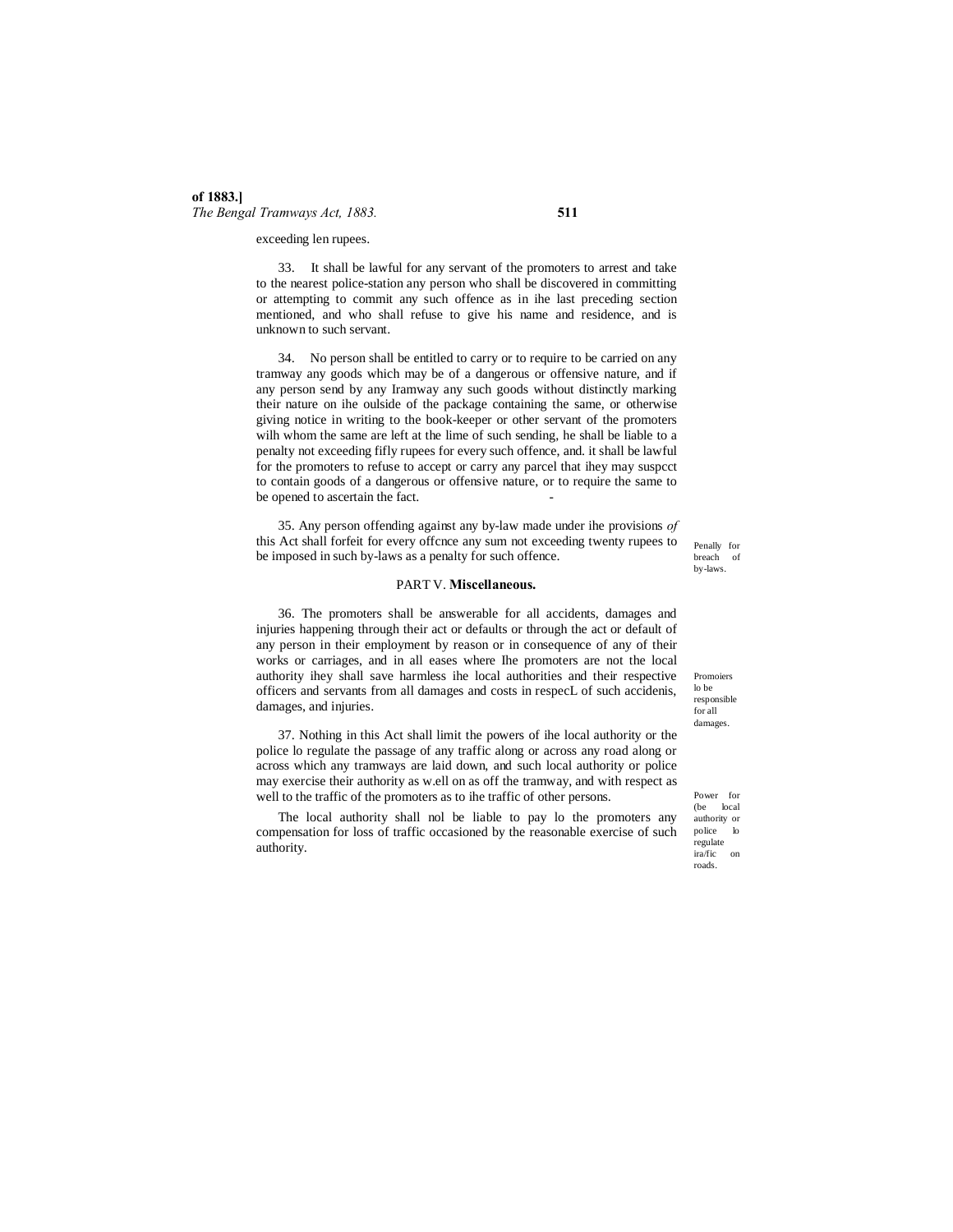**[Ben. Act III**

# *(Parr V.—Miscellaneous.—Sections 38, 39.)*

Reservatio n of power over roads,

38. Nothing in this Act shall be construed to prevent the local authority or any corporate body or persons, in the exercise of the powers conferred upon them under any law for [he time being in force, from opening, breaking up, widening, altering, diverting or improving any of the roads, bridges, drains or culverts traversed by the tramways for the purposes for which they may now lawfully open, break up. widen, alter, divert or improve the same:

Providedô

- (1) that (hey shall cause as little detriment or inconvenience to the promoters as circumstances admit;
- (2) lhat they may (if absolutely necessary, bul not otherwise) order the temporary stoppage of traffic on the tramways or any of them on giving Iweniy-four hours' previous notice in writing to the promoters;
- (3) thai before they commence any work whereby the traffic on the tramway will be interrupted, they shall (exccpt in cases of urgency, in which cases no notice shall be necessary) give to ihe promoters notice of their intention to commence such work, specifying the time at which they will begin to do so; such notice to be given eighteen hours at least before the commencement of the work;
- (4) that, in the event of their so interfering with or stopping the running of any tramway under this section, an abatement,
- ' proportioned lo ihe length of road over which and lime during which running is slopped, shall be made from ihe rent (if any) reserved and payable by the promoters;
	- (5) Ihe any alteration of ihe position of any of the tramways, or ihe making good of any injury or damage that may be occasioned thereto by reason of such widening, alteration or improvement shall be executed by ihe promoters at the expense of ihe local authority. *Discontinuance of Tramways.*

39. If ai any lime afLer the opening of any tramway for traffic the promoters discontinue the working of such tramway or of any part thereof for the space of three calendar months (such discontinuance not being occasioned by circumstances beyond the control of such promoters, for which purpose the want of sufficient funds shall not be considered a circumstance beyond their control), and such discontinuance is proved to the satisfaction of the '[appropriate Government], the '[appropriate Government], if it ihink fil, may by order declare that ihe powers of the promoters in respect of such tramway or the part thereof so discontinued shall from' ihe date of such order be at an end, and thereupon the said powers of the promoters shall cease and determine unless the same are purchased by the local authority in manner by this Act provided.

Tramways [o be removed in cenain cases.

*'See* foot-note *A* on page 500, *ante.*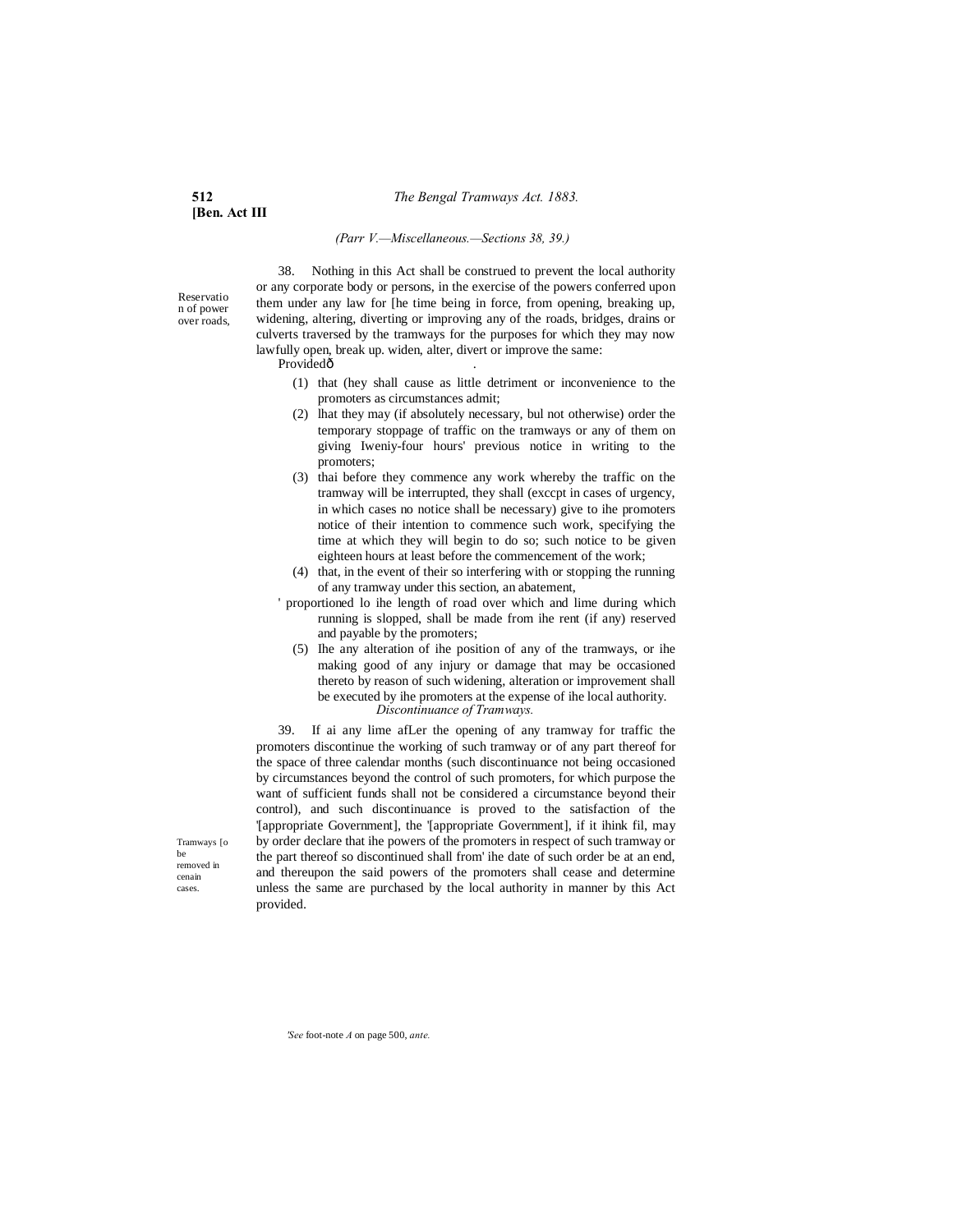*The Bengal Tramways Act, 1883.* **513**

**of 1883.]**

*(Par! V.—Miscellaneous.—Section 40.)*

Where such order has been made the engineer or other officer appointed on that behalf by the '[appropriate Government] may, at any lime after the expiration of I wo monlhs from the date of such order, . remove ihe tramway or part of ihe iramway so discontinued, and the

promoters shall pay lo such engineer or officer tVie cost of such removal and of the making good of the road by such engineer or officer.

Such cost 10 be certified by such engineer or officer, whose certificate shall be final and conclusive.

And, if the promoters fail to pay the amount so certified within one calendar month after delivery to them of such certificate or a copy thereof, such engineer or officer may wilhoul any previous notice lo the promoters (but without prejudice to any other remedy which he may have for the recovery of the amount) sell and dispose of the materials of the tramway or pari of ihe Iramway removed, either by public auction or private sale, and for such sum or sums and to such person or persons as such engineer or officer may ihink fii; and may out of ihe proceeds of such sale make and re-imburse himself ihe amount of cosi certified as aforesaid and of the costs of sale, and ihe balance (if any) of the proceeds of the sale shall be paid over by (he said engineer or officer to the promoters.

# *Inability of Promoters.*

40. If ai any time after the opening of any tramway it appears lo Proceedings the local authority, or to the Magistrate of the district in which such j  $n_{\rm JS}$ ? tramway is situate, lhat the promoters of such Iramway arc insolvents, promoters, or that ihey are unable lo maintain such iramway, or work the same with advantage to the public,

the '[appropriate Government] upon a representation lo that effeci made by such Magistrate or local authority, may direct an inquiry by a referee into the truth of the representation,

and if the referee shall find thai the promoters are such insolvents, or that they arc unable to maintain such Iramway or work the same with advantage 10 the public, the '[appropriate Government] may, by order, declarc (hat ihe powers of the promoters shall, at ihe expiration of six calendar months from the making of the order, be at an -end,

and the powers of the promoters shall cease and determine at the expiration of ihe said period unless the same are purchased by ihe local authority in manner by (his Act provided; and thereupon ihe engineer or other officer appointed on that behalf by the '[appropriate Government]

may remove the tramway in Iike manner, an d su bj ec t to th e sameprovisions as to the payment of the costs of such removal, and to ihe same remedy for Ihe recovery of such costs in every respect, as in cases of removal under the last preceding section.

**l See fooi-noie 4 an page 500, owe.**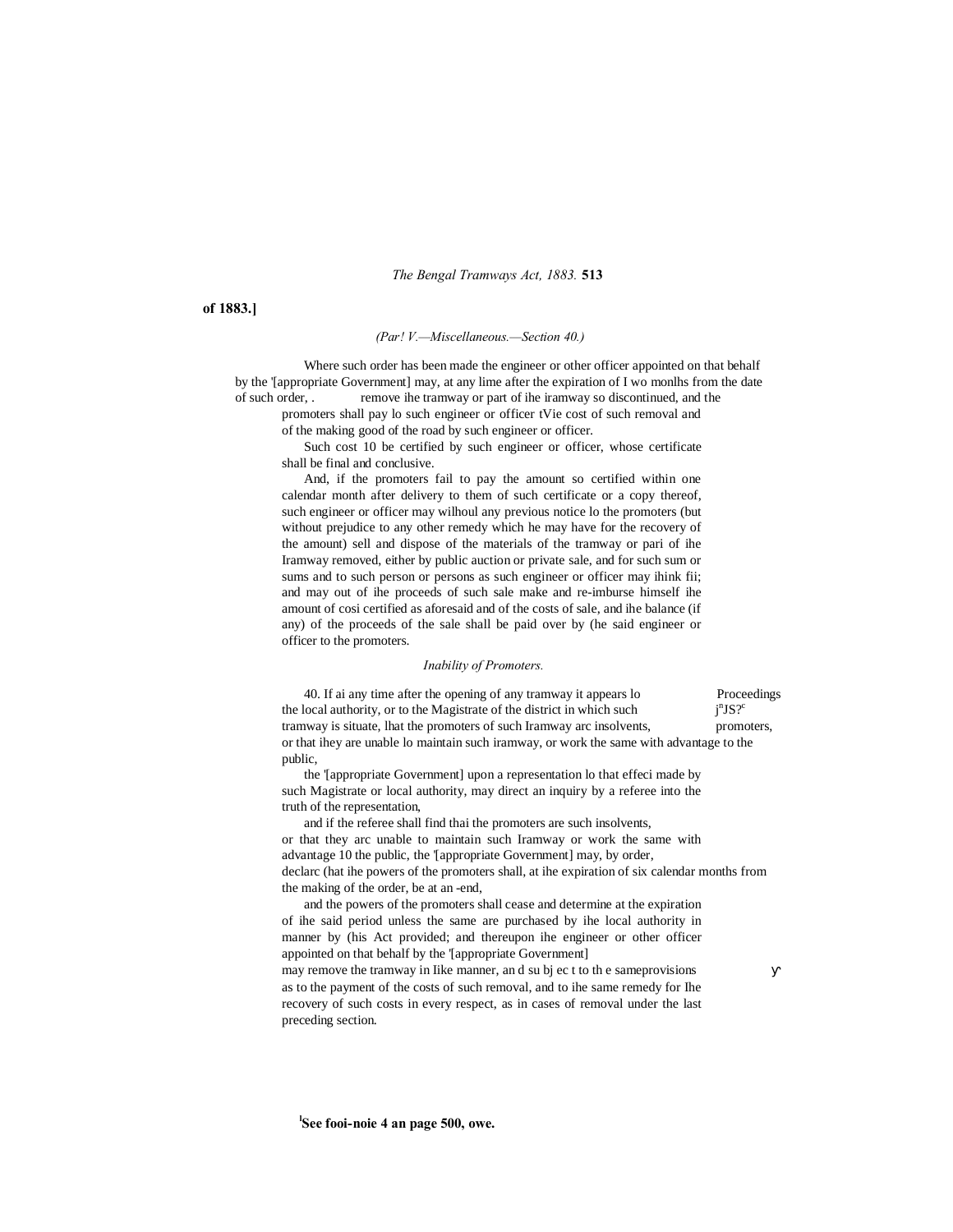# **[Ben. Act m**

# **514** *The Bengal Tramways Act, J883.*

#### *{Part V.—Miscellaneous.—Section 41.) Purchase of Tramways.*

Local authority lo havi: right of purchasing Iramway after<br>iwenty**onc** yuan.

41. The local authority shall have ihe right of purchasing the tramway, wilh the plant, buildings, stores, rolling-slock and everything connected therewith, upon ihe expiration of twenty-one years from the date of the order of the '[appropriate Government] authorising the construction of such tramway, upon declaring its intention so to do in writing not less than six months before ihe expiration of the said twenty- one years, and shall have a renewed right of purchase ai the end of every seven years after the expiration of the said twentyone years upon similar notice being given; and the value lo be placed upon ihe iramway shall be calculaied in a manner to be settled in the agreement entered into between the promoters and ihe said local authority and set forth in the order of the '[appropriate GovemmenlJ:

Provided that ihe promoters and the local authority may, with the consent of the  $\frac{1}{1}$  [appropriate Government], provide in the said agreement for the sale and purchase of the iramway on ihe expiration of any shorter \*[or longer] periods lhan those hereinbefore specified.

*'See* foot-note 4 on page 500, *ante.*

These words were inserted by s. 2 of the Bengal Tramways (Amendment) Act, 1904 (Ben. Act I of 1904).

<sup>9.</sup> If ihe promoters empowered by any order under this Acl lo make a iramway do not, within the period prescribed in such order, complete Ihe Iramway and open it for public traffic; or,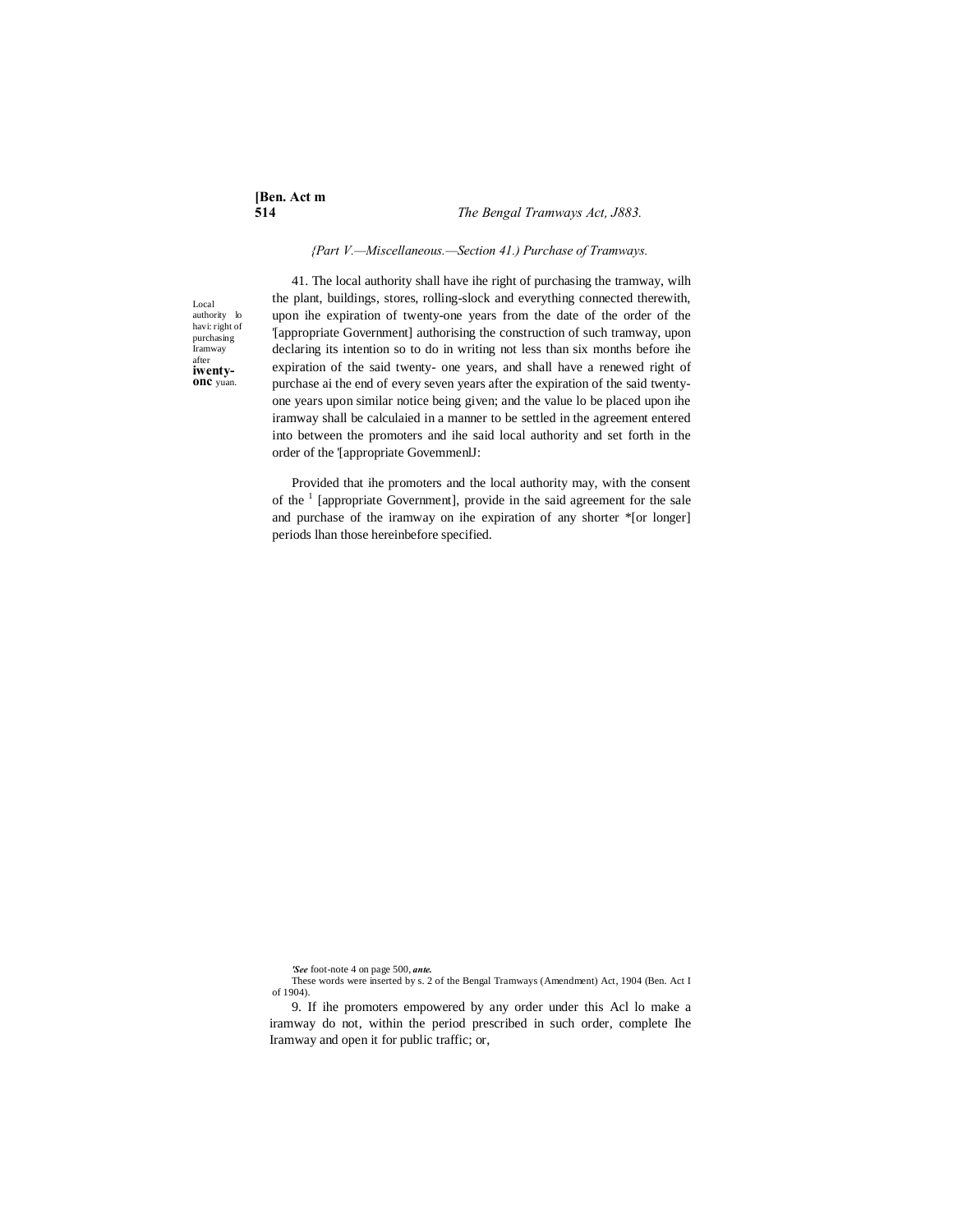*The Bengal Tramways Act, 1883.* **515** if the works are not substantially commenced within the latest dale prescribed in such order for their commencement; or,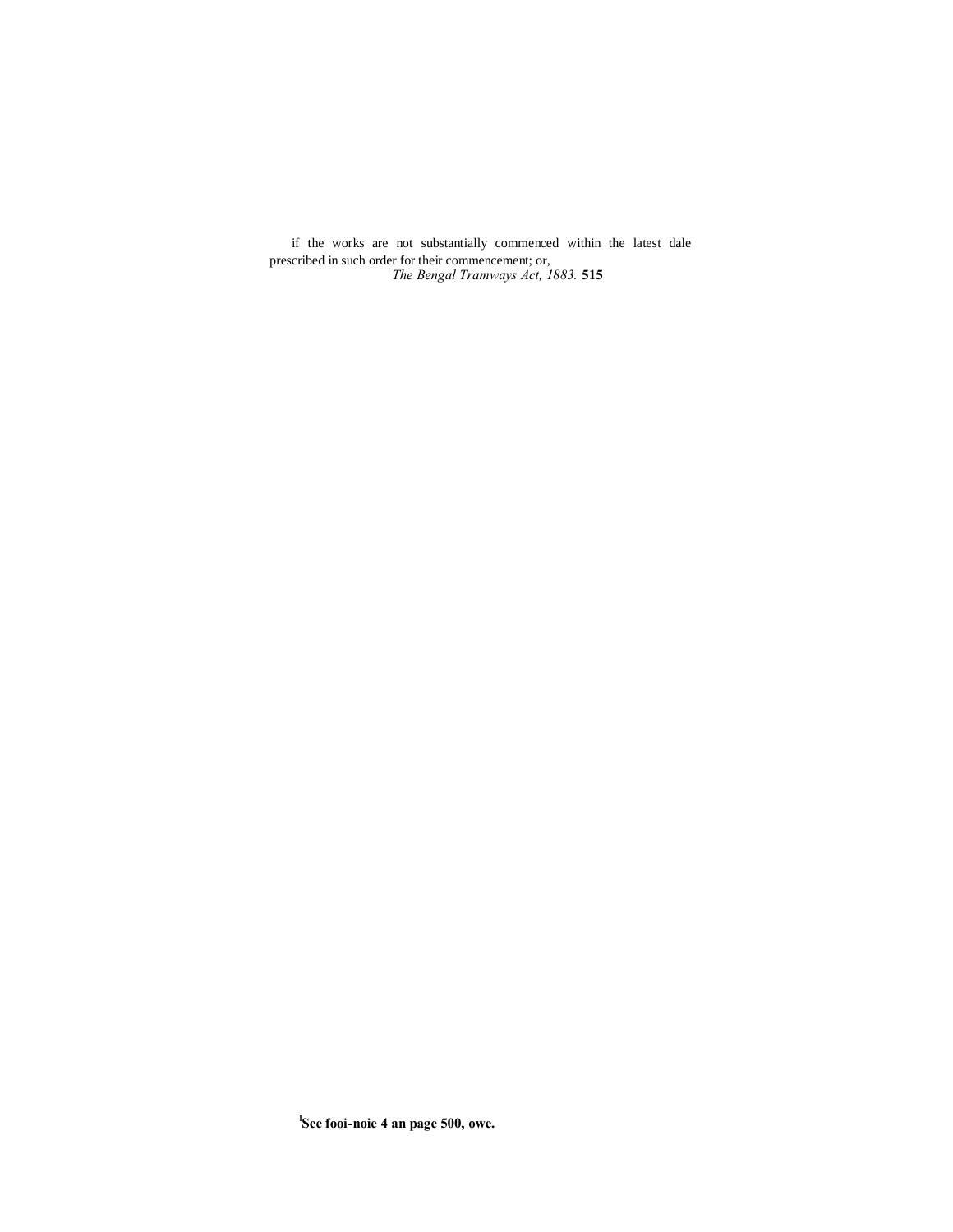**[Ben. Act m**

**516** *The Bengal Tramways Act, J883.*

'These words were substituted Tor ihe words "be confirmed by the Local Government" by paragraph 3 and Sch. IV of the Govern mem of India (Adaptation of Indian Laws) Order, **1937.**